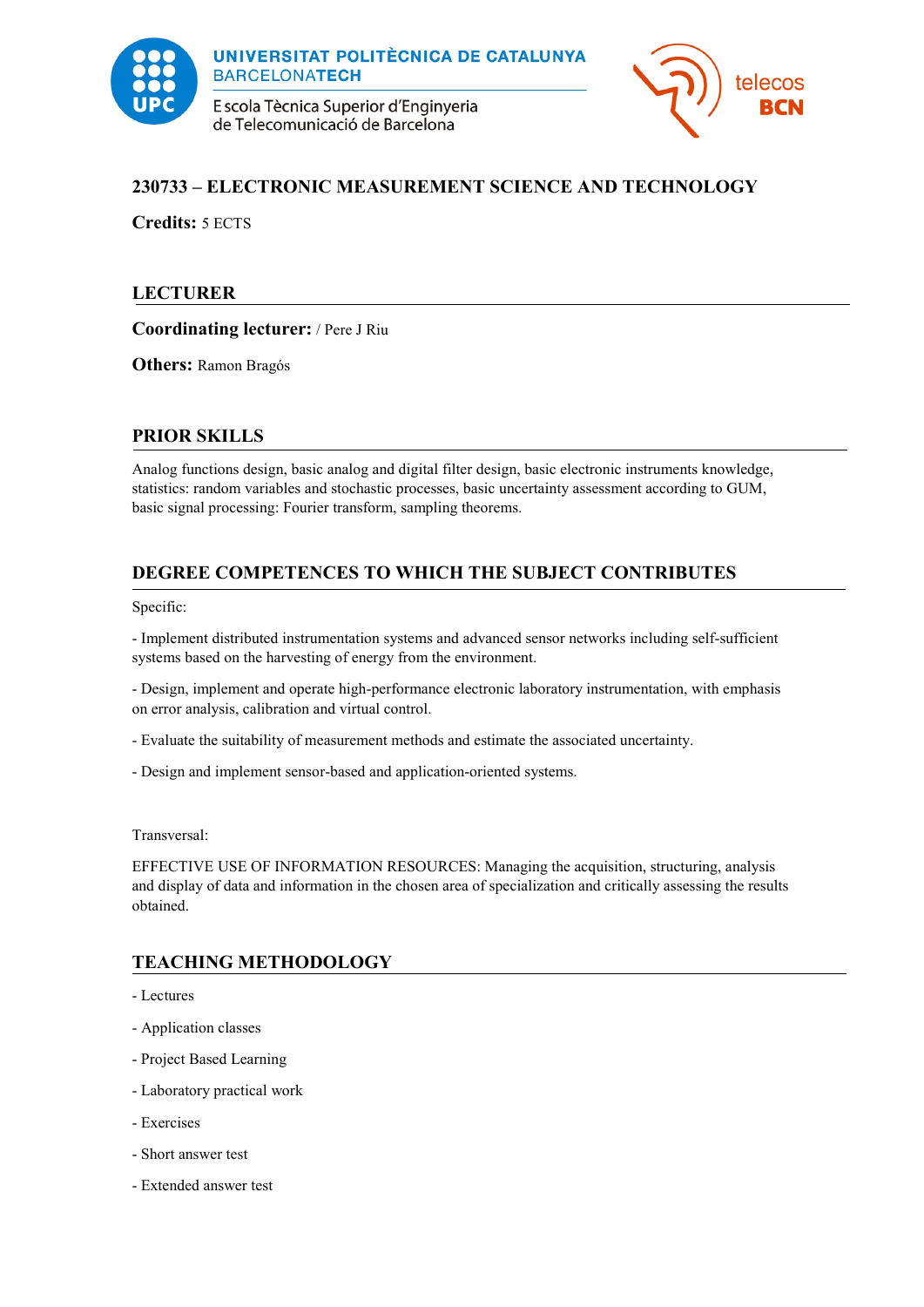

E scola Tècnica Superior d'Enginyeria de Telecomunicació de Barcelona



## **LEARNING OBJECTIVES OF THE SUBJECT**

Learning objectives of the subject:

The aim of this course is to train students in methods of design, implementation and operation of advanced instrumentation and sensor systems. This includes instrumentation and sensor networks, recovering of signals in noisy environments, advanced sensor conditioning methods, smart sensor systems, information codification in non-analog domains and advanced uncertainty analysis

Learning results of the subject:

- Know the physical principles and manufacturing technology of advanced sensors.
- Know how to design and manage network measurement systems.
- Understand the technical specifications of high-performance measurement equipment.
- Know the basic principles of the calibration of instruments and systems based on sensors and the techniques used to carry it out.
- Know how to design virtual instrumentation and automatic test systems.
- Know how to design the measurement and processing blocks of IoT devices.
- Know and know how to interpret the regulations that affect electronic products.

## **STUDY LOAD**

Hours large group: 26

Hours small group: 13

Hours self-study: 86

### **CONTENTS**

## **1. Advanced uncertainty analysis**

Limits of GUM Non Gaussian variables Combining different classes of errors

Large Group: 4 h small Group: 1 h Self study : 10 h

### **2. Noisy environments**

Optimal estimators for DC signals Optimal estimators for vector (AC) signals Noise analysis Interference analysis

Large Group: 4 h small Group: 2 h Self study : 10 h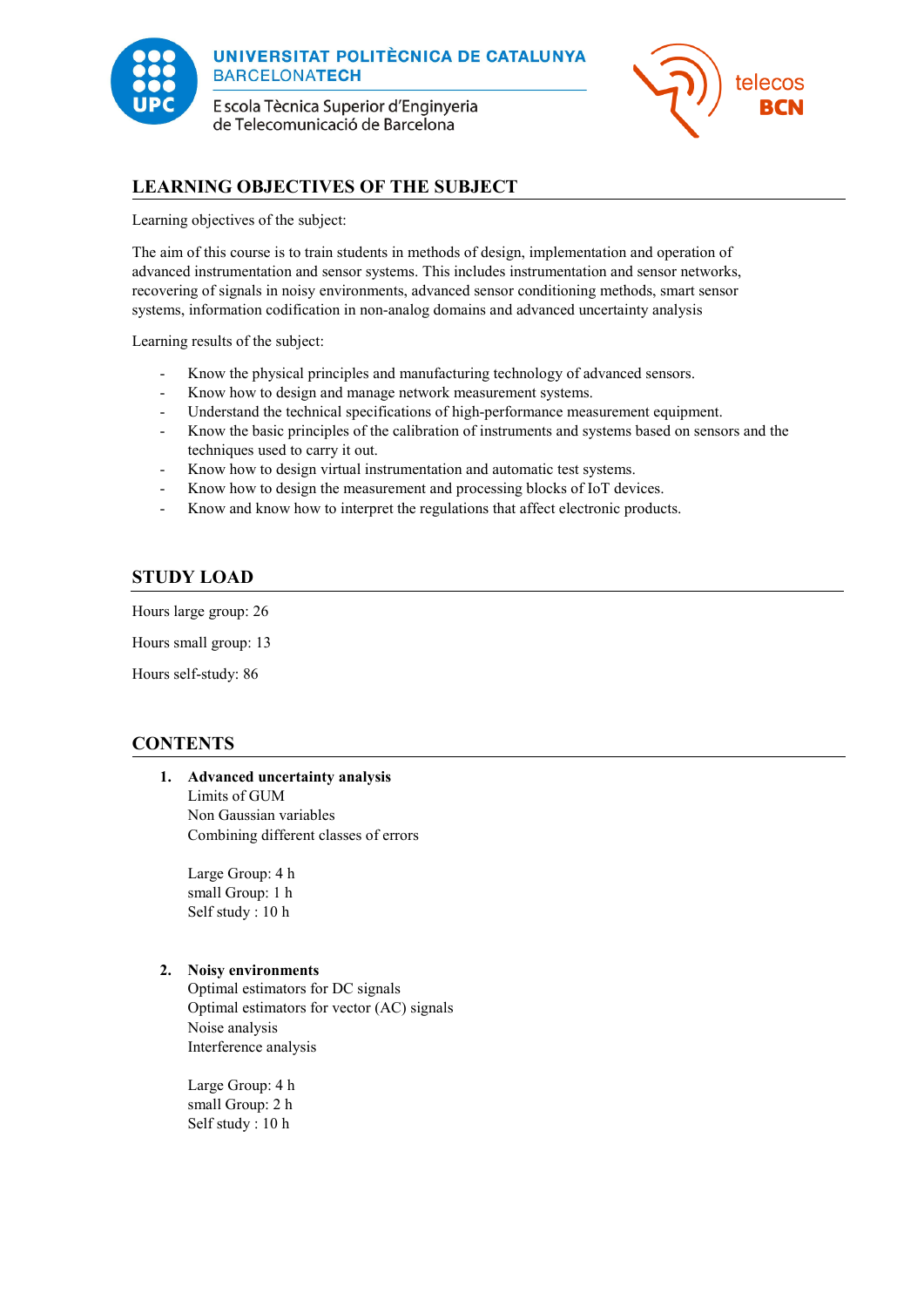

E scola Tècnica Superior d'Enginyeria de Telecomunicació de Barcelona



**3. Standards and Calibration. Time standards** Codification of information in time-domains Universal counters Standard oscillators

Large Group: 4 h Small Group: 1 h Self study : 10 h

### **4. Application-based sensor systems design**

Case study of a specific sensor application \*\* Requirements and specifications extraction

Large Group: 5 h Small Group: 3 h Self study : 15 h

### **5. Circuit architecture for sensor system acquisition**

System architecture alternatives Analog front-end System-on-chip approaches

Large Group: 5 h Small Group: 3 h Self study : 20 h

### **6. Sensor data analysis and processing**

Sensor signal processing Model fitting Physical variables extraction

Large Group: 4 h Small Group: 3 h Self study : 21 h

\* The order of the content topics does not imply a chronological order of lectures

\*\* The case study well be an Electrical Impedance Spectroscopy based sensor for biotechnological applications.